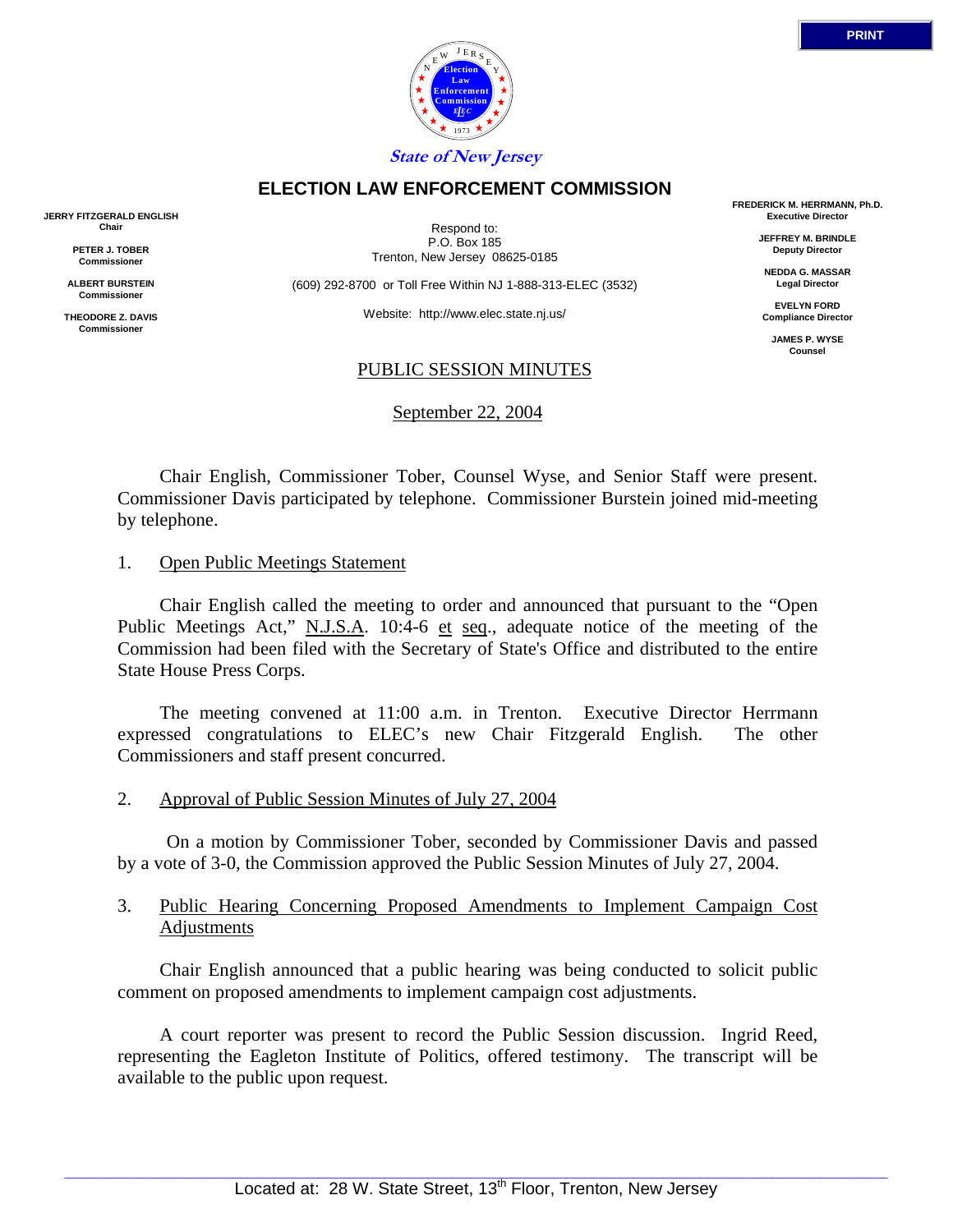Professor Reed discussed the possibility of government funding for the purpose of advertising gubernatorial debates. She indicated that every effort should be made to enhance the public's knowledge of the gubernatorial candidates and how the public funding program is working to accomplish that goal. She said that gubernatorial elections are a critical part of New Jersey electoral politics and that every effort should be made to promote those interactive candidate debates. She said the debates are integral to the process of educating the public. Professor Reed also promoted the idea of the Commission obtaining the bank space for additional staff at the ground level of the building. She views this action as helping economic development in Trenton and as an excellent showcase for ethical government in New Jersey.

 Chair English concurred, suggesting that staff should make every effort to obtain this additional space to house new staff. She commended the Executive Director for moving so quickly to obtain additional space.

 On a motion by Commissioner Tober, seconded by Commissioner Davis and passed by a vote of 3-0, the Commission voted to close the public hearing and to include in the public record a letter received from Senator Richard J. Codey expressing his concern over the cost index adjustments and announcing his intention to introduce legislation to "block the proposed increase [in contribution limits] to State and county political organizations and leadership PAC's and to freeze certain contribution limits other than to candidate committees."

## 4. Adoption of Proposed New Rules and Amendments to the Gubernatorial Public Financing Regulations

 Legal Director Massar presented the proposed new rules and amendments to the gubernatorial public funding regulations. Among other topics, the proposals concerned multiple matching fund accounts, disclosure of candidate participation in issue advocacy organizations, matching fund submission filing dates, the effect of an excessive contribution on the receipt of matching funds, criteria for independent and coordinated expenditures, recordkeeping for public fund expenditures for the purchase of television and radio time, debate sponsor application information, and emergent expenditure limit litigation procedures. The proposal was the subject of a public hearing conducted on July 27, 2004. Previously, the proposal was published in the New Jersey Register on June 21, 2004. The proposed amendments and new rules are the result of comments received by the Commission during public hearings conducted in 2002, the experience of Commission staff in administering the gubernatorial public financing program in past elections, advisory opinions issued concerning public financing, and litigation concerning the public financing program. Legal Director Massar reported that no written comments were received by the August 20, 2004 deadline.

Staff recommended adoption without change of the amendments and new rules.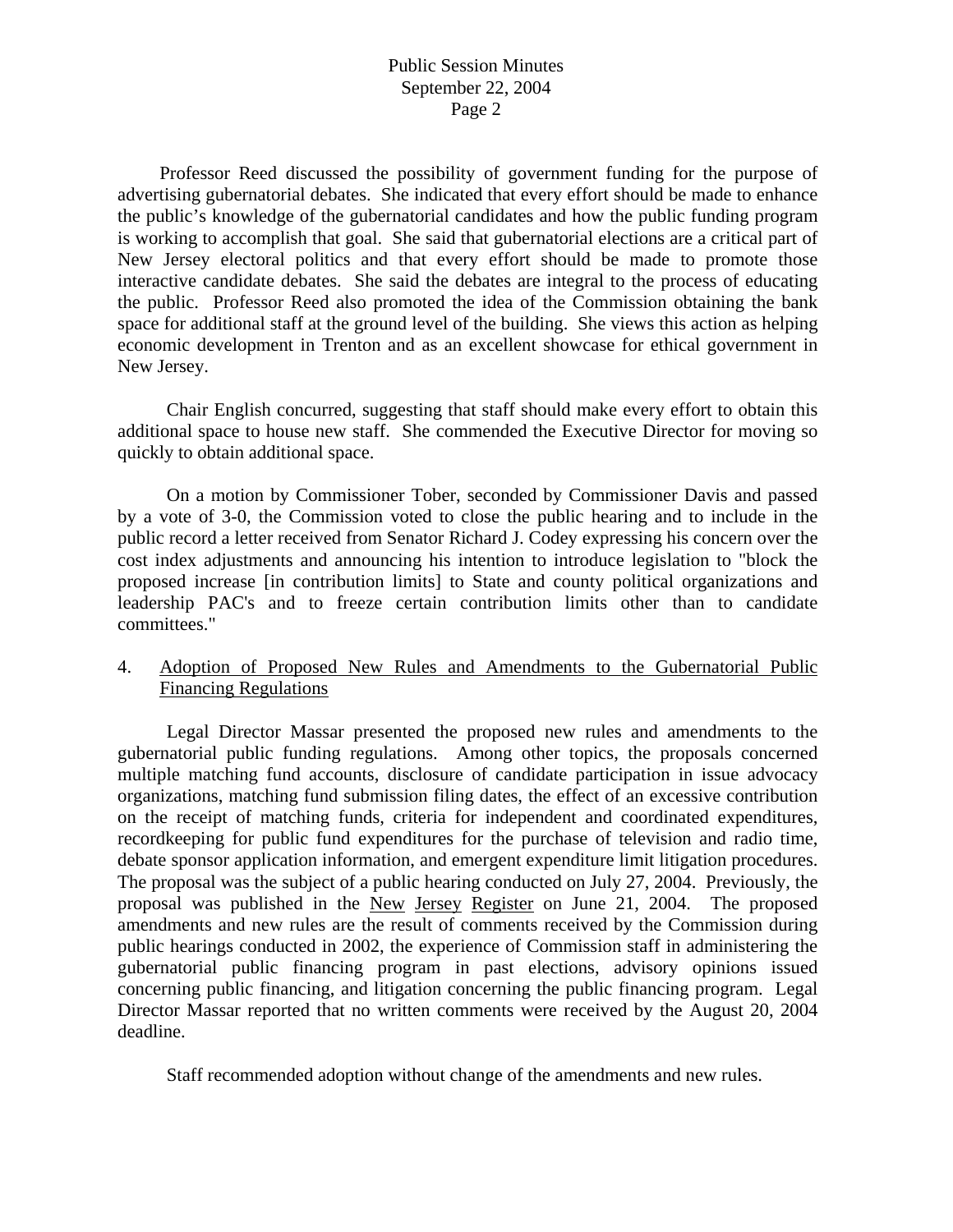On a motion by Commissioner Tober, seconded by Commissioner Davis and passed by a vote of 3-0, the Commission voted to adopt the new rules and amendments to the gubernatorial public financing regulations and directed staff to file the notice of adoption and related documents with the Office of Administrative Law.

At this juncture, Commissioner Davis excused himself and left the meeting.

### 5. Motion Concerning Executive Session

 On a motion by Commissioner Tober, seconded by Commissioner Davis and passed by a vote of 3-0, the Commission voted to continue all Executive Session matters until the October Commission meeting.

### 6. Executive Director's Report

At this point Commissioner Burstein joined the meeting by telephone.

### A. Staff Activities

 Executive Director Herrmann announced that Assistant Compliance Officers Titus Kamal and Todd Wojcik have taken a new look at the way ELEC issues lobbying identification badges and have developed some outstanding ideas to make the system more efficient and secure. According to Executive Director Herrmann, the new program will go into effect in January, 2005, as a pilot project for newly registered lobbyists. It will be using new digital technology to create the badges. The Executive Director said that in order to respond to the increased workload created by the new reform laws, the staff's organizational structure has been somewhat modified. The Executive Director reported that the Compliance and Information Section has been rearranged into a new Compliance Section that will have multiple subsections to deal with ELEC's new and increased responsibilities. Executive Director Herrmann noted that this restructured section will report directly to the Executive Director along with the existing administrative and legal sections.

 Executive Director Herrmann advised the Commission that staff is running two separate training sessions for campaign treasurers at the Mary Roebling building on September  $10^{th}$  and September  $29^{th}$ , 2004. He stated that more sessions will be held upon request by interested groups of filers and that the treasurer training program is scheduled to be greatly enhanced as new staff resources become available.

 According to the Executive Director, the staff has added a mission statement and a help desk icon to the website's start page. He said that a second generation website continues to be worked on and should be ready later this fall.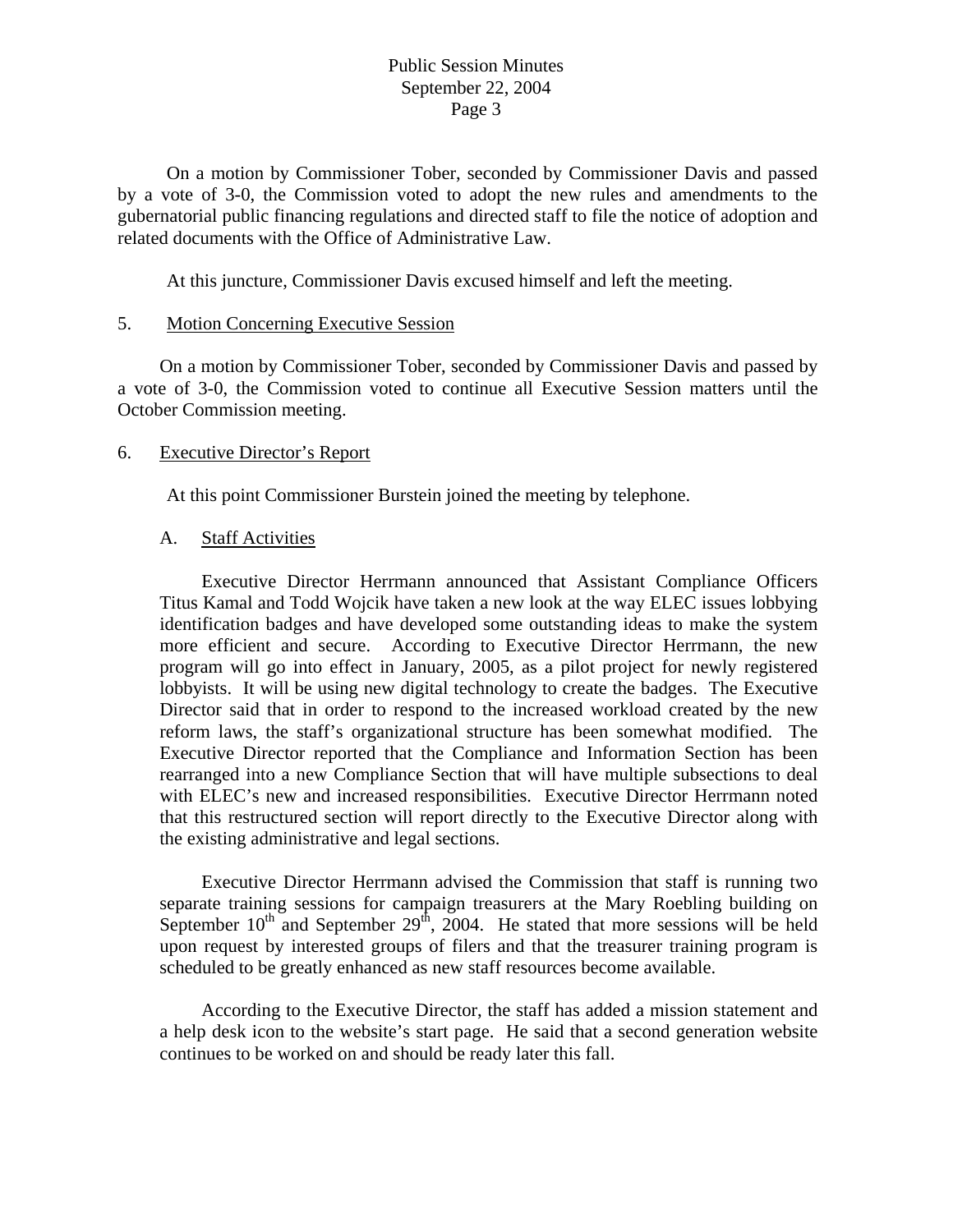Executive Director Herrmann announced that ELEC now has a toll free number: 1-888-313-ELEC (3532), representing the first visible improvement paid for with the additional funding the Commission received under A-26, which Governor McGreevey signed on August 11, 2004, along with A-1, the Clean Elections Pilot Project Bill. Executive Director Herrmann enthused that the number should prove a boon to local media, citizens, and campaigns in need of Commission information. He added that the staff is anticipating hiring new personnel as quickly as possible to assure that the anticipated increase in telephone traffic is adequately serviced.

 According to Executive Director Herrmann, at the kind invitation of the Governor's Office, ELEC has requested assistance with acquiring more space and additional staff to implement the portions of the General Assembly's 25-Point Ethics Reform Package that impact the Commission. The Executive Director noted that on the day that the Governor signed A-26 into law, staff filed a space request form with the Office of Management and Budget (OMB). He mentioned that staff is already moving to fill eight vacant positions but cannot hire any more of the additional 36 new staff needed without additional space approved by OMB and new titles approved by the Department of Personnel. Executive Director Herrmann advised the Commission that the Gubernatorial Public Financing Staff, however, has been hired and will be on board by October, 2004. He stated that ELEC's preference for space has been to stay at 28 West State Street in which the Commission has been housed for the 30 years of its existence. The Executive Director said that the Commission needs to stay in the State House area because of the user needs of legislators, lobbyists, the media, and the public.

### B. Northeastern Regional Conference on Lobbying (NORCOL)

 The Executive Director reported that on August 9, 2004, Legal Director Massar, Compliance Director Ford, Director of Systems Administration Carol Neiman, and he attended the NORCOL Annual Meeting for regional ethics agency staffs in Springfield, Massachusetts. He indicated that the meeting was attended by well over 20 persons representing five ethics agencies from: Connecticut, Massachusetts, New Jersey, New York, and Pennsylvania as well as a number of lobbyists. Executive Director Herrmann advised the Commission that the proceedings were televised on Connecticut State television and that he led a roundtable discussion of "Hot" lobbying topics. According to the Executive Director, he spoke in detail about the impact of the recently enacted ethics reform package on New Jersey's Lobbying Program, while another speaker discussed agency reputation management for governmental officials. Executive Director Herrmann reported that at the business meeting, he was asked to produce a third edition of the NORCOL Lobbying Guidebook, a compilation of regional information last revised a half-decade ago.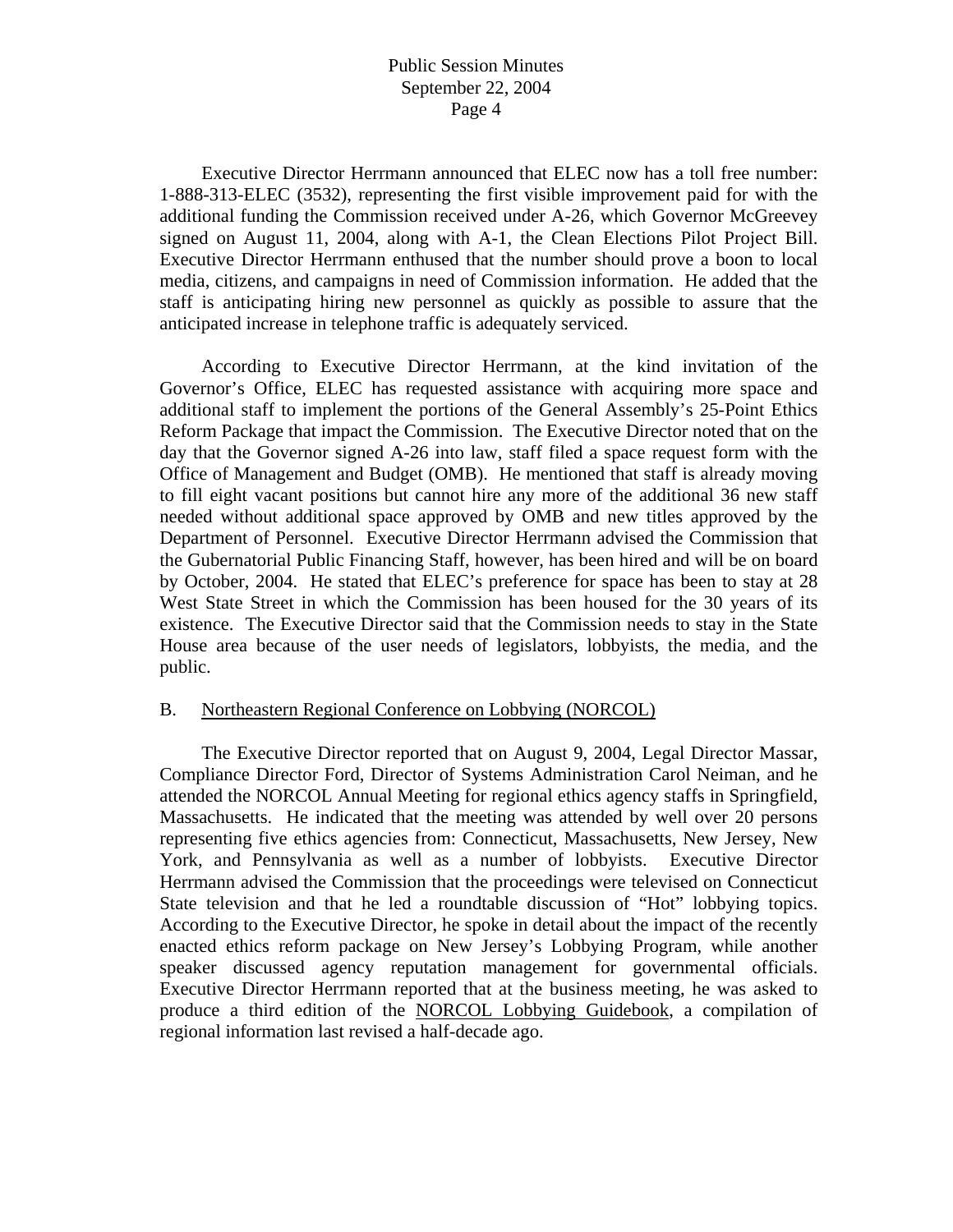#### C. Conference on Governmental Ethics Laws (COGEL)

Executive Director Herrmann announced that the  $26<sup>th</sup>$  Annual COGEL Conference is being held in San Francisco from December  $5<sup>th</sup>$  through December  $8<sup>th</sup>$ , 2004. He noted that COGEL is an international organization comprised of governmental ethics agencies and that its founding chairman was ELEC's first chairman, Frank P. Reiche. According to the Executive Director, the annual program consists of plenary and concurrent sessions on various governmental ethics topics in the fields of: campaign financing, lobbying, elections, conflict of interest law, and open public records. He mentioned that ELEC has traditionally sent up to five persons each year and stated that if any Commissioner is interested in attending, please let him know by the next Commission meeting. He said that conference information has been placed in each of their folders.

 Executive Director Herrmann informed the Commission that he has nominated Legal Director Massar for a position on the COGEL Steering Committee, noting that the Legal Director has attended nearly two decades of COGEL conferences and is currently serving on the Model Law Subcommittee for Lobbying. Executive Director Herrmann told the Commission that ELEC and New Jersey have not been represented for 15 years on the committee and Legal Director Massar will bring her considerable background to this prestigious and important position.

#### D. Meeting the Staff Social

 Executive Director Herrmann advised the Commission that Chair English has suggested that immediately after the October meeting Commissioners and staff get together for refreshments in the conference room.

 A special award for excellence was given to Kim Vandegrift for her central role in protecting ELEC computerized data that could have been destroyed due to a breakdown of the air conditioning system.

 Chair English mentioned that a noted and prominent expert attending a leadership meeting at Harvard University called Executive Director Herrmann a genuine expert in the field of campaign financing.

 Chair English recognized the Commission's White Paper series and proposed an idea for the next one. She said that ELEC is a resource for scholars, the press, and the public.

#### E. Fall Meeting Schedule

- $\bullet$  October 19, 2004 at 11:00 a.m. in Trenton;
- November 16, 2004 at  $11:00$  a.m. in Trenton; and,
- $\bullet$  December 14, 2004 at 11:00 a.m. in Trenton.